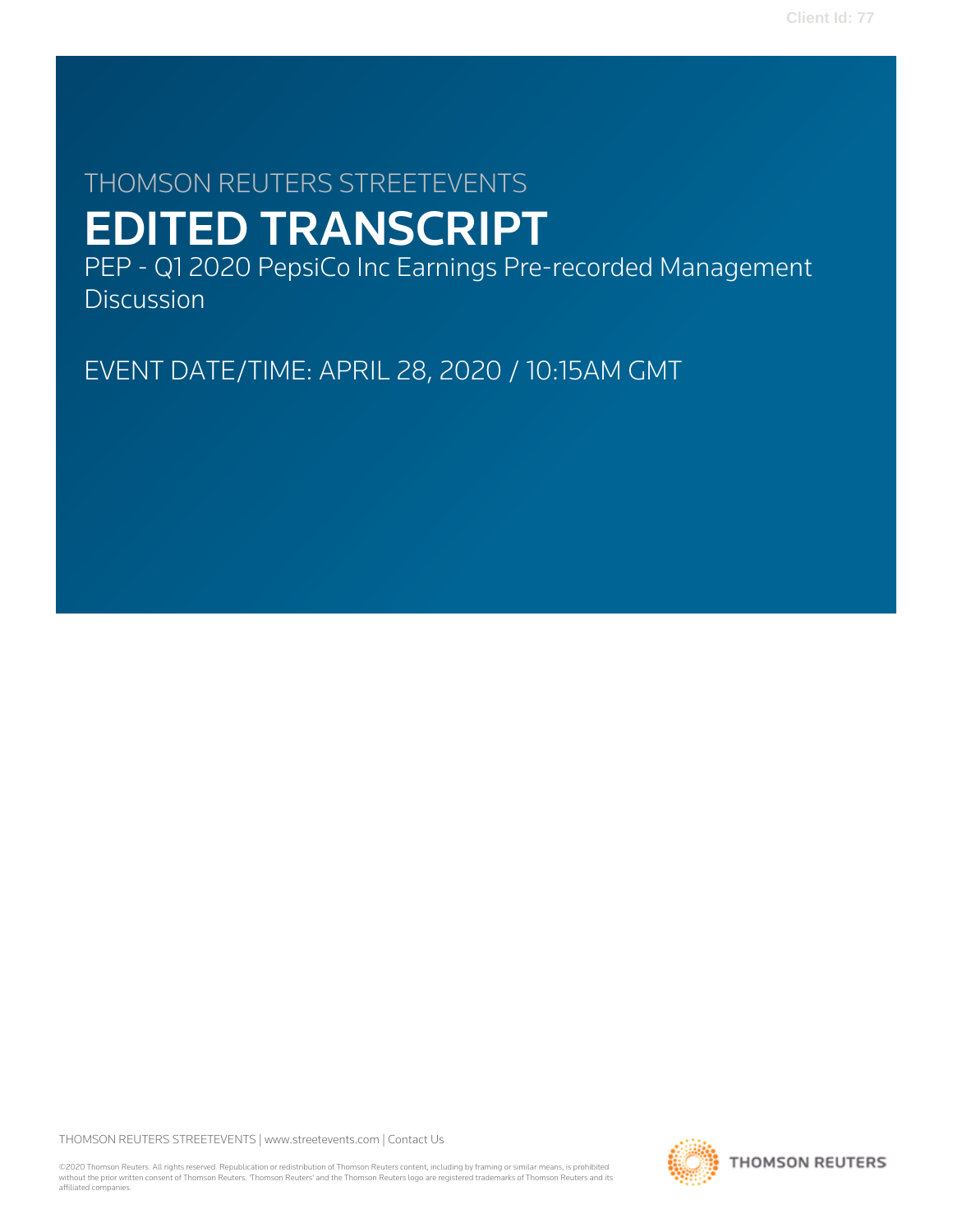## **CORPORATE PARTICIPANTS**

**[Hugh F. Johnston](#page-4-0)** PepsiCo, Inc. - Vice Chairman, Executive VP & CFO **[Ramon Luis Laguarta](#page-1-0)** PepsiCo, Inc. - Chairman & CEO **[Ravi Pamnani](#page-1-1)** PepsiCo, Inc. - SVP of IR

## <span id="page-1-1"></span>**PRESENTATION**

#### **Ravi Pamnani** - PepsiCo, Inc. - SVP of IR

Good morning, everyone, and welcome to the Pre Recorded discussion of PepsiCo's first quarter earnings results. My name is Ravi Pamnani, and I'm the Senior Vice President of Investor Relations at PepsiCo. Joining me today are PepsiCo's Chairman and CEO, Ramon Laguarta; and PepsiCo's Vice Chairman and CFO, Hugh Johnston.

Before we begin, please take note of our cautionary statement. We will make forward-looking statements on today's call, including about our business plans and 2020 guidance and the potential impact of the COVID-19 pandemic on our business. Forward-looking statements inherently involve risks and uncertainties and only reflect our view as of today, April 28, and we are under no obligation to update. When discussing our results, we refer to non-GAAP measures, which exclude certain items from reported results. Please read to today's earnings release and 10-Q available on pepsico.com for definitions and reconciliations of non-GAAP measures and additional information regarding our results, including a discussion of factors that could cause actual results to materially differ from forward-looking statements. As a reminder, our financial results in the United States and Canada are reported on a 12-week basis, while substantially all of our international operations report on a monthly calendar basis, for which, the months of January and February are reflected in our results, with the 12 weeks ended March 21, 2020.

<span id="page-1-0"></span>And now it's my pleasure to introduce our Chairman and CEO, Ramon Laguarta.

### **Ramon Luis Laguarta** - PepsiCo, Inc. - Chairman & CEO

Thank you, Ravi, and good morning, everyone. I'd like to open my comments this morning with a message to our employees, customers and communities.

During this very difficult time around the globe, PepsiCo's employees quickly adapted and overcame challenges to fulfill our important role in the food supply chain of many countries. Facing very difficult conditions, we worked hard to ensure that our food and beverage products were on the shelves when shoppers needed the most. This is particularly true of our front-line employees who are the backbone of our company. We've taken steps designed to ensure they'll be protected and treated well as they do their jobs in this difficult environment. To all of our people, I say a heartfelt thank you.

To our customers, we've always sought to provide the best possible service. In the face of these many challenges, we will continue to support your business by ensuring your customers have access to a broad selection of great convenient food and beverage products. We look to earn your business every day, and we want to be your best supplier in both good times, and especially, in difficult times. And to our communities, while we work on these, we wanted to know that we recognize our role as both an employer and a neighbor. We've partnered with local officials to help keep our communities safe, and we've committed to contribute more than \$50 million to provide meals for needy families and children as well as assistance to local health care providers as they do their vital work. We're proud to be a global company with very local ties and will continue to be there for our communities.

Providing support to our employees, customers and communities, comes at a cost to the company. And I believe it's a commitment that reflects who we are, our purpose, our values, and our investment in our future together. Despite the challenges presented by COVID-19, our business delivered 7.9% organic revenue growth and 10% core constant currency earnings per share growth in the first quarter. The quarter began with a strong global macro environment backdrop in January and February, followed by the high level of uncertainty and volatility in March. As we exited the quarter, we saw a notable increase in overall customer and consumer demand, along with the shift in channel preferences due to mandated

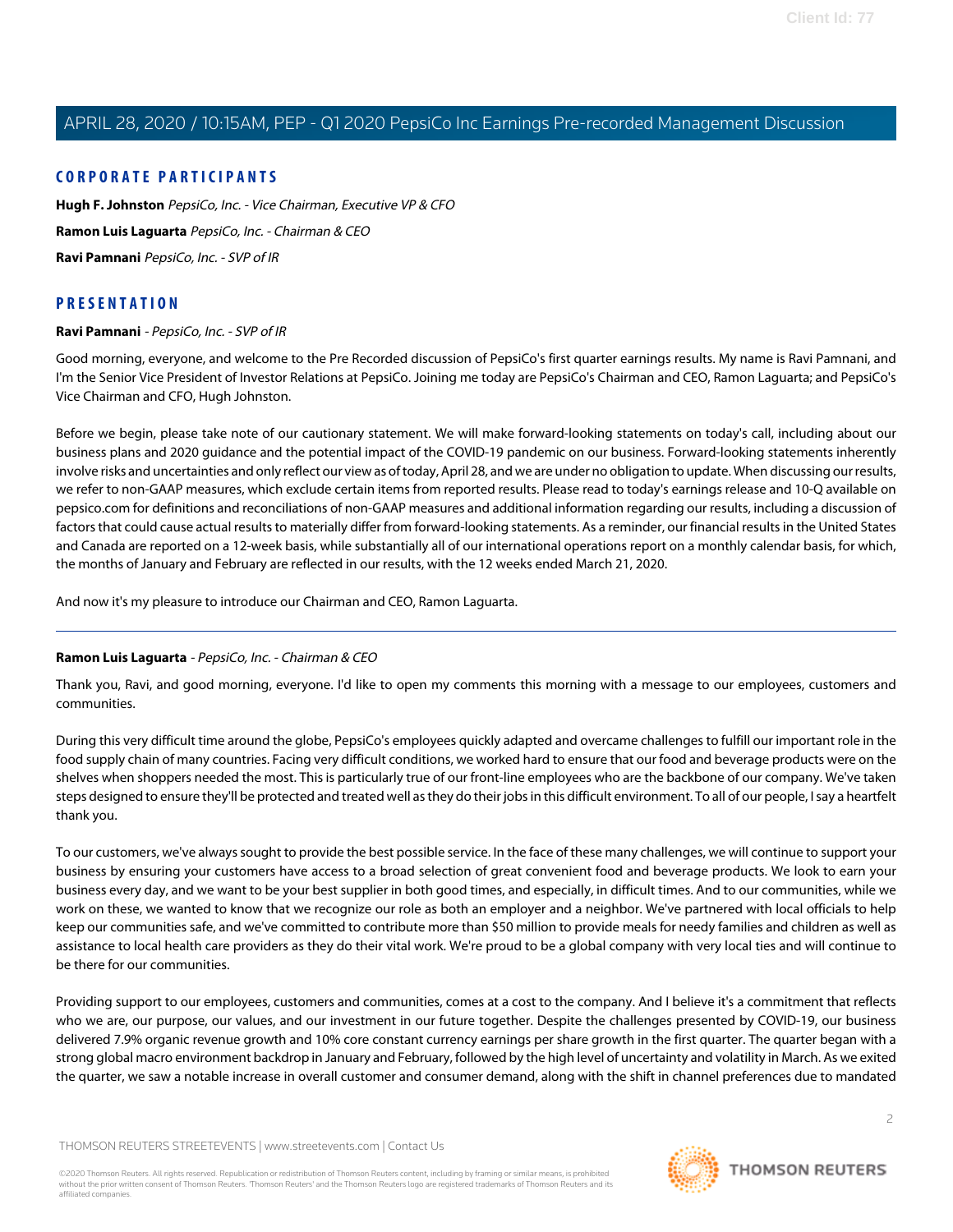shelter in place and social distancing measures. The impact of these changes during the first quarter primarily occurred in the U.S. and Canada as the first quarter for most of our international businesses ended in February.

Based on our internal analysis of how organic revenue growth was faring before and after these changes, we estimate that organic revenue increased in excess of 5%, even when excluding these changes. This represents an acceleration versus the second half of 2019 and reflects the underlying strength of our categories, our focus on market share, and the investment we've made in becoming faster, stronger and better. It is also testament to having a strong portfolio of large, trusted brands in growing categories with expandable consumption trades.

Our organic revenue growth was broad-based with a high single-digit increase in organic revenue across developed as well as developing and emerging markets, and within both global snacks and global beverages. In our largest developed market, the U.S., all 3 of our divisions delivered very strong organic revenue growth, with a notable acceleration as the quarter progressed. Frito-Lay North America delivered strong net revenue growth across its large mainstream and premium brands. Our Quaker Food business also performed well, with net revenue growth driven by both improved category growth and market share gains across many categories. At PepsiCo Beverages North America, our carbonated soft drink business performed well, with trademark Pepsi increasing its net revenue for the 7th consecutive quarter, while trademark Mountain Dew returned to growth. And our noncarbonated portfolio delivered strong double-digit growth with broad-based strength across nearly all brands. However, our profitability of PBNA was negatively impacted by both product and channel mix shifts in the quarter and a significant reserve recorded for uncollectible receivables as a result of COVID-19. Overall, our North American businesses were performing well even before the spike in demand that occurred late in the quarter as we benefited from a very successful Super Bowl, which featured many of our big brands, combined with strong store execution of events, higher levels of advertising and marketing support. The continued success of our innovation activity, which includes Gatorade Zero, bubly, Mountain Dew Zero, Lay's Poppables, Cheetos Popcorn and many others. Increased manufacturing capacity in growth packages and selling capacity across both food and beverages, an accelerated local focus from our divisional and regional structures, and strong revenue management and productivity gains across our businesses.

Now moving to the international markets. Our businesses delivered strong organic revenue growth as developing and emerging markets led the way with a double-digit increase in organic revenue in Mexico, India, Egypt, Turkey, Pakistan, Saudi Arabia and South Africa. High single-digit growth in Colombia and mid-single-digit increase in Brazil, Russia and Poland. In most markets, the growth was broad-based across both snacks and beverages, benefiting from our investments in higher advertising and increased manufacturing and selling capacity. Our recently acquired SodaStream business also continued to deliver strong net revenue growth in excess of 20% as both penetration and frequency increased with more consumers enjoying and experimenting with these environmentally friendly at-home platform. We believe we have a long runway for growth in many international markets, and our first quarter results were a good reminder on the importance of investing in these markets for the long term.

To recap, our first quarter results show strong and accelerating momentum across our businesses, both with and (inaudible) associated to changes in consumer behavior mentioned earlier. This gives us confidence that the investment behind our faster, stronger and better framework are working as we invest in our brands, supply chain and go-to-market systems, manufacturing capacity, capabilities and culture, and our society by integrating purpose into everything we do.

As we move forward, we see many opportunities along with some risks associated with the dynamic changes in society and consumer behavior as a result of COVID-19. And we expect these changes to varying scope and timing across different markets in our retail channels throughout the world. In developed markets, we see consumers moving through several emotional and behavioral changes as they adjust their lives to the new realities they face. We believe there are 4 stages to this evolution. The first is preparation and prevention; the second is confinement and cocooning; the third is a restricted recovery; and the fourth is a new normal. These stages have important implications for our business, both from a marketing and channel perspective. Currently, in most developed markets, it's moved beyond the preparation and prevention phase, and appear to be in the later stages of confinement, in which shelter in place and social distancing have become a new way of life. Consumers have shifted their consumption habits to more at-home locations, increase their usage of traditional large-format and e-commerce channels and increased their basket size. Conversely, they've also shifted away from immediate consumption channels such as convenient and gas and foodservice, which disproportionately impact the revenue and profitability of our U.S. beverage business.

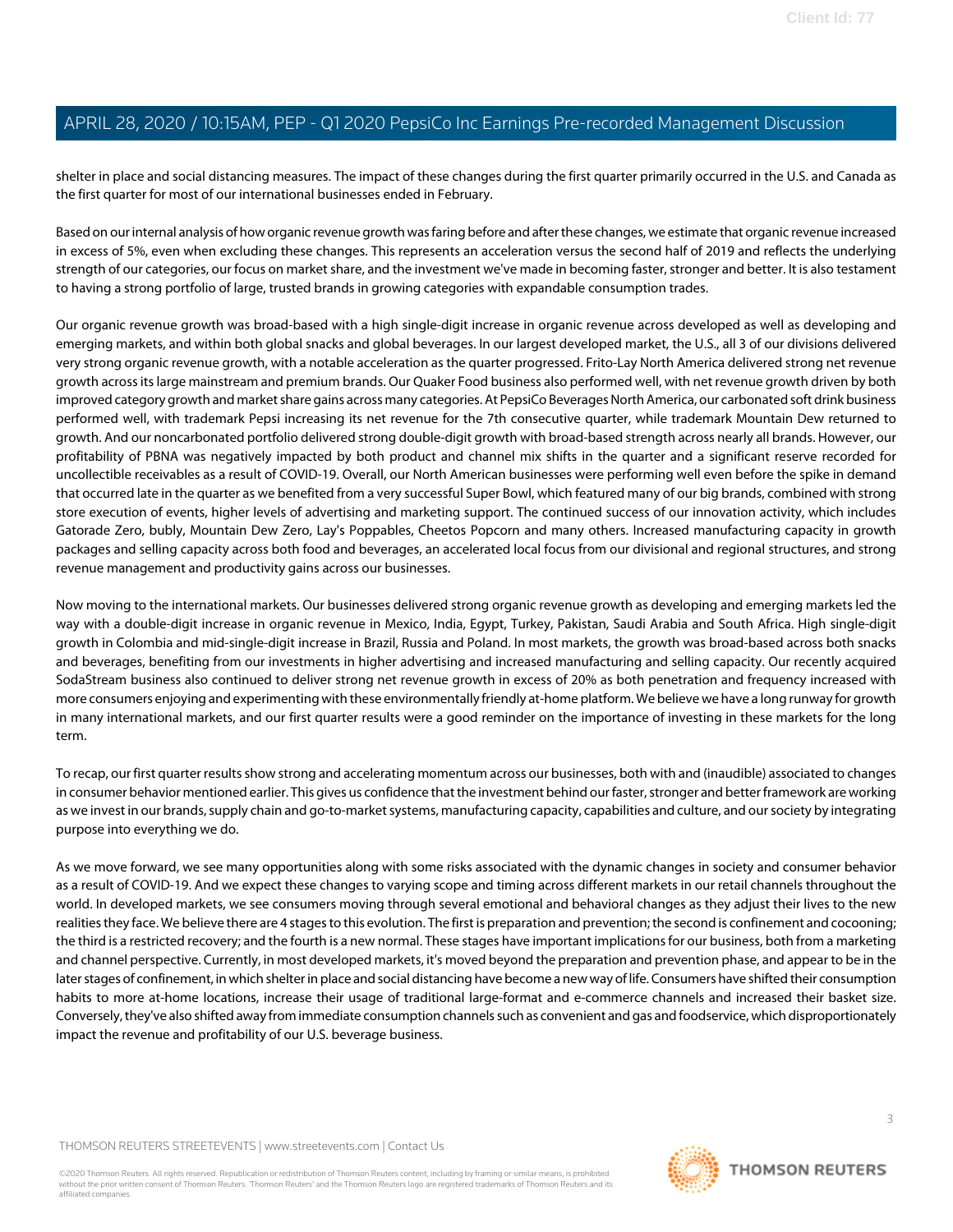With consumer spending more time at home, we've seen an increase in eating breakfast and a tendency to snack more during the day. The Frito and Quaker food businesses are well positioned to capitalize on these changes, and as a result, we've seen higher household penetration across a variety of our products. Given these countervailing impacts within channels and categories, our portfolio does have somewhat of a natural hedge. Although, the negative impact on beverages is more significant and the positive impact on snacks and foods. In response to these shifts, we've adjusted our advertising, revenue management and go-to-market priorities across our businesses and channels. We have privatized SKUs to maximize manufacturing capacity and supply chain efficiencies. And we're adjusting our promotions to capitalize on fewer shopping trips with larger basket size. The key uncertainty that we're facing is around timing and when consumers may shift back to restricted recovery and a new normal. With some exceptions, we largely expect consumers to eventually return to previous habits as they slowly exit confinement and cautiously settle into new normal. In the interim, we expect the continuation of increased purchasing patterns in large-format and -- e-commerce channels and softness in immediate consumption channels.

As behaviors evolve, we expect to see a gradual improvement in the convenience and gas channels as people return to work. While restaurants and venues that involve large gatherings, such as movie theaters or sporting events take longer to adjust. One factor that we believe will help us in managing the balance of this impact is our acquisition of ROCKSTAR and our agreement to distribute Bang Energy drinks in the U.S. These strategic actions will unlock the ability to increase our participation in the higher growth and higher-margin energy drink categories, where we have not been able to capture our fair share to date. Moving forward, our energy strategy will consist of 3 elements. We would look to accelerate the performance of ROCKSTAR, which has further room for growth. We will expand the distribution of Bang and improve execution in the marketplace. And we will unlock the potential for Mountain Dew to expand in the energy category. Dew was, in many, the original energy drinks and the ROCKSTAR transaction unlocks restrictions to innovate with you in ways that were previously unavailable to us. I look forward to sharing more with you on this in the future.

Now moving to developing and emerging markets. There are different measures and restrictions in place associated with confinement and social distancing. And the timing and duration of these measures have varied by country. From a category and channel perspective, we're seeing similar trends to develop markets in which our snacks and food businesses are more resilient and less discretionary than beverages, so there's more exposure to immediate consumption channels that are being significantly impacted by the current environment. However, and like developed markets, there is a relatively lower amount of disposable income generated by most consumers. While our categories have room for development and a long runway for growth, we do expect a deceleration in organic revenue across our developing and emerging markets as macroeconomic forces strain consumer purchasing in the coming months. In addition, the strengthening U.S. dollar presents a formidable challenge in several key developing markets. Mexico and Russia are notable examples, where an economically pressured consumer will make revenue management actions difficult, while transactional foreign exchange headwinds will simultaneously create pressure on the cost structure of those businesses.

While we have expectations and strong plans, there are many unknowns and uncertainties, how people will actually behave, what will be the pace of economic and our category recoveries be. And how will COVID itself behave going forward. Therefore, we believe the company's previous financial outlook for 2020 is no longer applicable and will not be updated at this time. However, as we manage through this new environment, we are leveraging our strengths and have established a clear set of guidelines and actions for our business leaders. I'd like to highlight 3 examples.

The first is reinforcing our culture with a set of overarching principles in a manner that is consistent with the PepsiCo way, which emphasizes that associates act like owners with integrity and get things done quickly. We believe acting on these principles can enhance our standing with customers, consumers and employees. The second is about being nimble with a deep focus on accelerating revenue growth and improving value market share. In order to do so, we formed a committee to lead the recent replanning of each business, and this committee will meet biweekly for the rest of the year to monitor performance and continually make resource allocation adjustments as circumstances warrant. And the third is driving productivity to fund investments in our business. We'll continue to invest in key initiatives that will transform the operating capabilities of the company and make us stronger for the future. And made commercial investments in high-return activities that we believe will enable us to emerge from the crisis in a competitively advantaged position.

At the same time, we will aggressively challenge our cost structure holistically with a zero-based mindset and revaluate all other investments for the year. These principles and processes are giving us the ability to quickly make decisions in a strategic manner and balances between the needs to execute now and to effectively position us to emerge from the crisis as an even stronger company that will create value for an even greater duration.

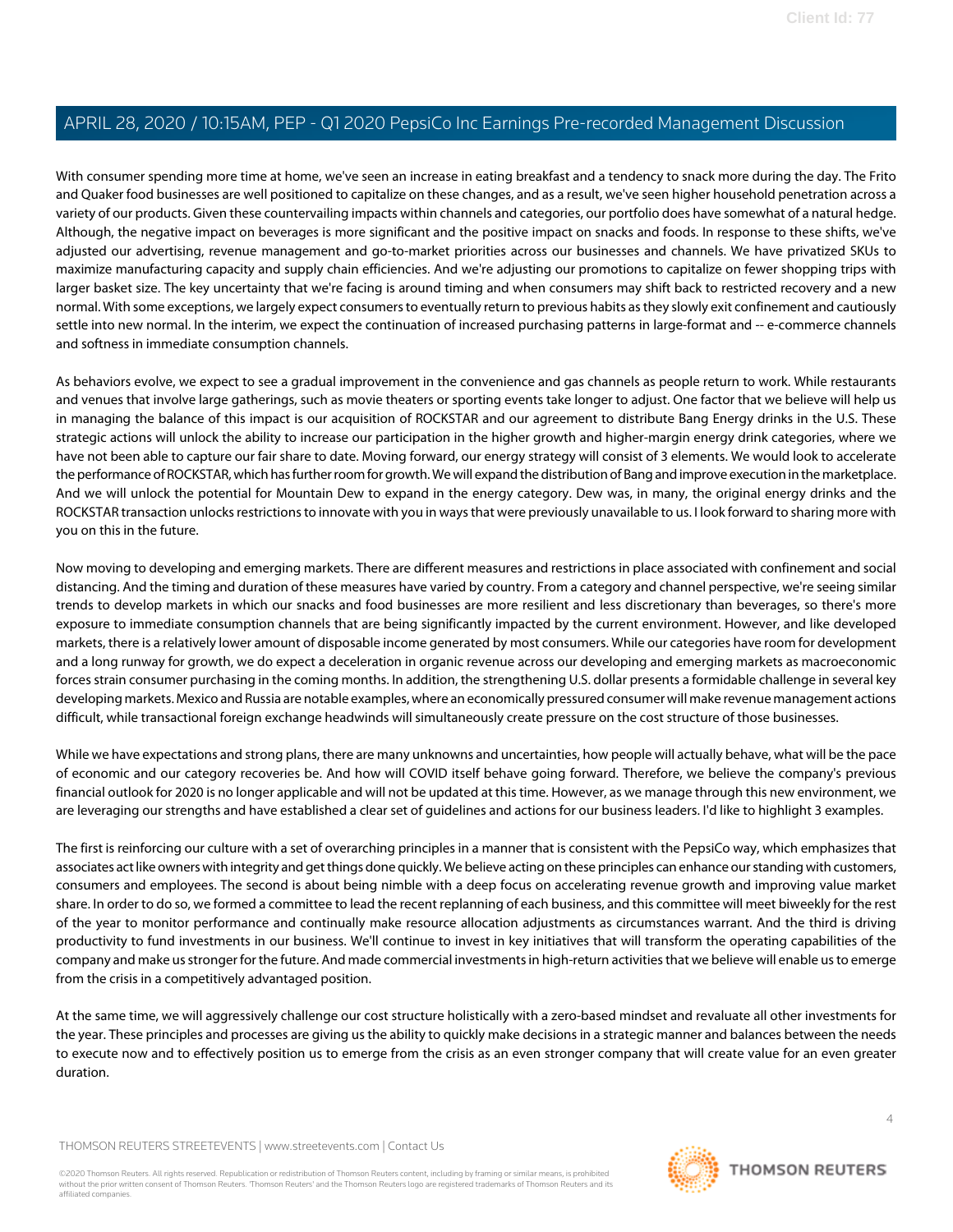Importantly, as the crisis evolves, there will also be opportunities to engage consumers with our brands and user breadth and depth of our go-to-market systems to improve our position in the marketplace to win with customers. We will embrace these opportunities to develop an even more agile and resilient supply chain with more accurate and rapid forecasting and response capability, support the continued growth of e-commerce, while retail sales increased approximately 45% in the first quarter. Until our plans for economically sensitive channels, such as foodservice and convenience and gas, with an objective to improve our presence and build deeper relationship with our customers. Identify and plan for lasting new habits and consumption patterns, and tailor our innovation and brand communication plans accordingly to achieve greater consumer awareness and engagement with our brands. Implement proactive long-term revenue management capabilities in developing and emerging markets to mitigate the impact of frequent foreign exchange evaluations. And finally, identify these locations for high-return-on-investment opportunities that can improve our market position or provide access to advantaged capabilities that can create value over time.

In summary, we believe that PepsiCo is well positioned to adapt and succeed over the long term. We'll continue to collaborate and leverage learnings across our entire organization and build on our strengths, some of which include: well-known brands that consumers love and most importantly, that consumers trust; strong positions in growing categories with expandable consumption trades, most notably in snacks and foods; an agile supply chain with strong local sourcing networks and flexible and advantaged direct store delivery go-to-market system and a highly experienced set of global business leaders who have the empowerment, knowledge and agility to make rapid, decentralized decisions to meet the needs of their local businesses. We're focused on executing to succeed in the new environment, but also remain cognizant that we should not make short-term decisions that may impact or disrupt our business or our brands over the long term. We intend to -- to protect investments are central to our faster, stronger, better strategy, such as enhancing our systems and commercial capabilities. We believe that a focus on revenue growth and value market share will serve our company and stakeholders well over the long term.

To conclude, I want to again acknowledge the hard work of our employees during such a challenging time. They've worked tirelessly to satisfy our customers and consumers during this time of need, and I'm extremely proud of their dedication and efforts.

<span id="page-4-0"></span>With that, let me now turn the call over to Hugh.

## **Hugh F. Johnston** - PepsiCo, Inc. - Vice Chairman, Executive VP & CFO

Thank you, Ramon. Good morning, everyone. As Ramon mentioned earlier, our previous financial outlook for 2020 is no longer applicable and will not be updated at this time due to the uncertainty and volatility associated with the current environment as a result of COVID-19. While the first quarter exceeded our expectations and some of our businesses have continued to perform well to date, we have also seen significant softness in immediate consumption channels and disruptions due to retail closures and other restrictions put in place as a result of COVID-19. In addition, our businesses experienced higher labor, logistics and service costs to meet customer needs. We expect these costs to persist and remain committed to making the necessary long-term investments to support our employees and customers, while also investing in capabilities that drive competitive advantage for our business. To mitigate some of these challenges, we are controlling what we can. This includes tightly managing our discretionary expenses, reducing nonessential advertising and marketing spend to reflect the realities of the current environment and optimizing our revenue management capabilities wherever possible. We have also reduced the complexity of our product offerings by prioritizing high velocity SKUs to maximize production capacity. While we hope these challenges are temporary in nature, we cannot reasonably predict when the environment will improve or exactly how consumer habits will evolve. However, for the full year 2020, we continue to expect our annual core effective tax rate to be approximately 21%. Total cash returns to shareholders of approximately \$7.5 billion, comprised of dividends of \$5.5 billion and share repurchases of \$2 billion. And we now expect foreign exchange translation to negatively impact our reported revenue and core EPS by 3 to 4 percentage points based on current market consensus rates. The expected cash returns reflect a previously announced 7% increase in the annualized dividend per share effective with the dividend expected to be paid in June 2020. This will represent the company's 48th consecutive annual dividend per share increase.

With respect to our liquidity and balance sheet, we believe we have ample flexibility to meet the investment needs of our business and returning cash to shareholders. Our business generates a significant amount of cash flow, the long-term debt and Tier 1 commercial paper markets remain open to us at favorable rates and extended maturities, and we have not drawn on our \$7.5 billion committed bank facilities.